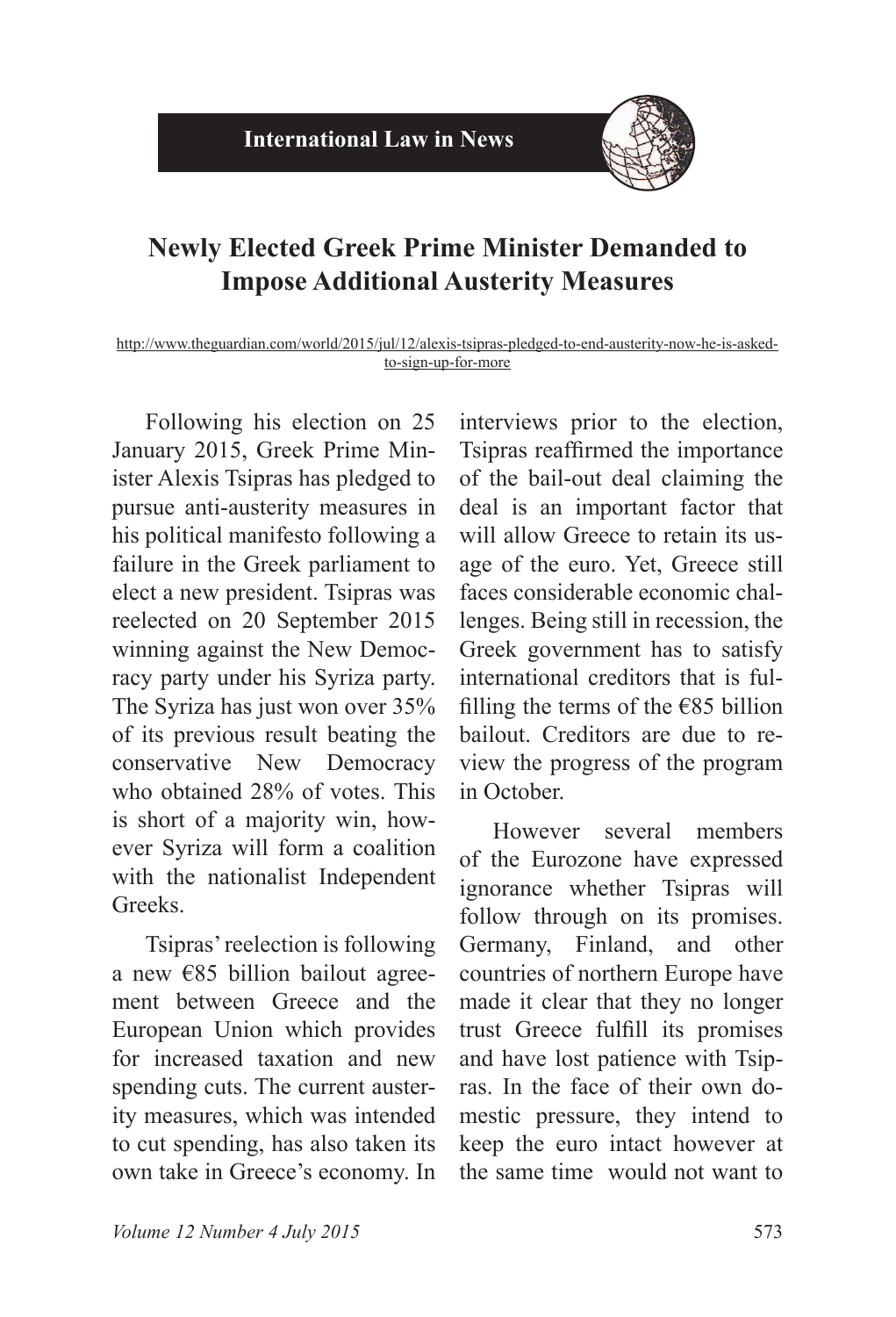face the consequences if Greece secedes from the euro. Germany, being the Eurozone country with the most stable economy, has always been consistent in proposing a fiscal union, with a mechanism for moving resources from rich to poor parts of the single currency in return for the willingness of individual governments to accept rules that would enforce budget discipline.

Meanwhile, France and Italy have expressed support towards Greece. The two countries understand Greece's position, seeing the dangers of austerity where Greece is suffering from the biggest drop in output and the largest amount in budget tightening, whereas opting not to impose austerity measures would be dangerous in terms of spending in the long run.

(RM)

### **Australian PM Tony Abbott ousted by Malcolm Turnbull**

http://www.bbc.com/news/world-australia-34245005

Tony Abbott was ousted as leader of the centre-right Liberal Party by Malcolm Turnbull. Abbott, who had been plagued by poor opinion polls, received 44 votes to Turnbull's 54 in the last party leadership ballot. Turnbull is set to become the new Australian Prime Minister due this turn of events. The new leader will be Australia's fourth prime minister since 2013. The prime ministerelect is expected to be sworn in after Abbott officially writes his resignation documents to Australia's governor general. In Australia, the prime minister is not directly elected by voters but is the

leader of the party or coalition that can command a majority in parliament.

Earlier, Abbott had dismissed rumors that his leadership is about to be challenges as mere "Canberra gossip". However, it turned out that Abbott was ultimately ousted by Turnbull, a fellow Liberal Party politicians. Foreign Minister Julie Bishop is also voted to remain deputy leader of the party. Bishop stated that she supported Turnbull's bid to a leadership challenge. Turnbull praised his predecessor for his "formidable achievements" as prime minister, when ask to speak following the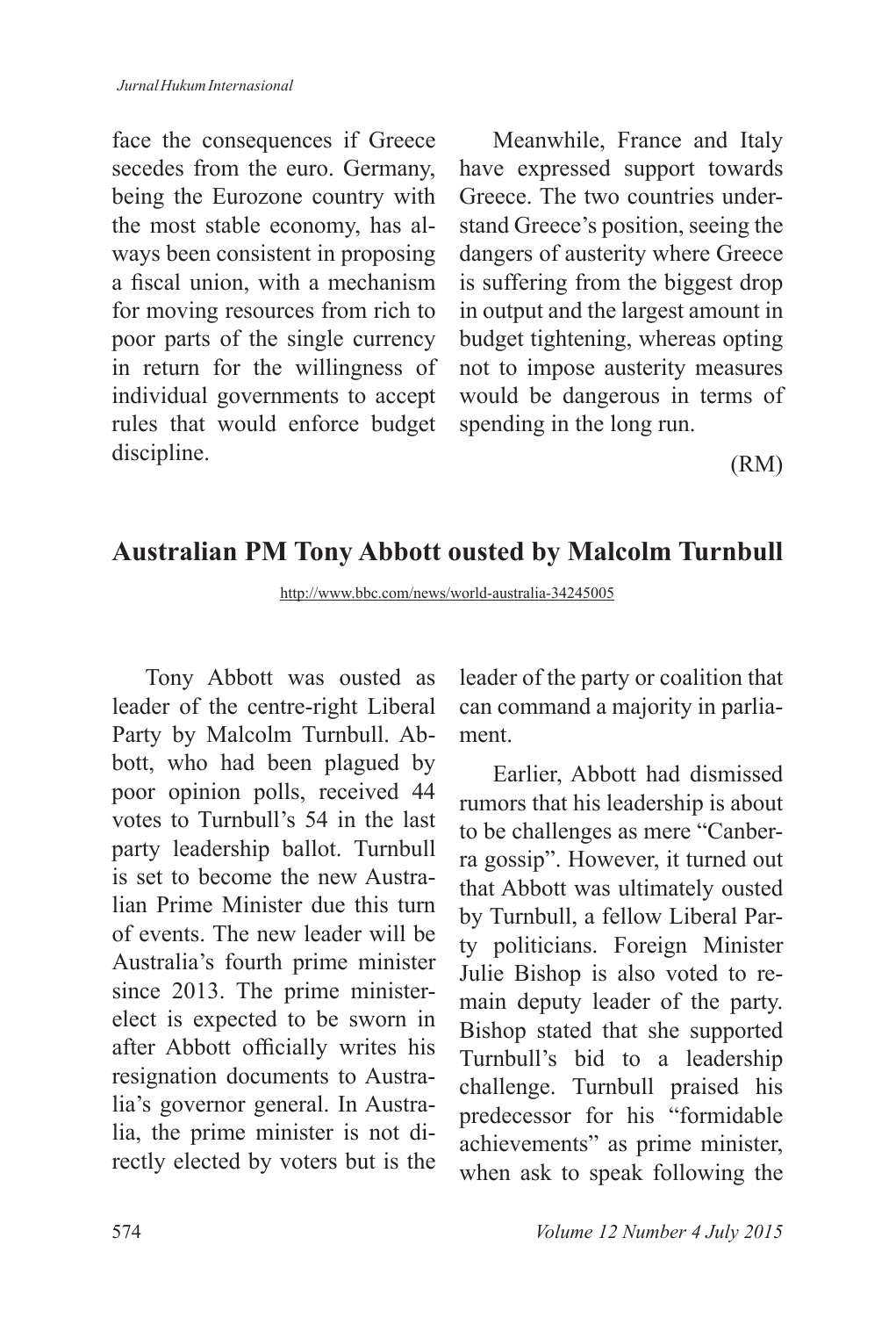announcement of the voting results.

Malcom Turnbull previously served as Minister for Communications under Abbott, before resigning to launch a leadership challenge. Turnbull holds views that are considered unconventional even within his own coalition, such as his views on climate change, gay marriage and making Australia a republic. He led the Liberal Party in opposition from  $2008 - 2009$  - but lost a leadership challenge to Abbott by one vote. He previously worked as a successful lawyer and businessman - defending former British spy Peter Wright in the "Spycatcher" case in the 1980s.

Turnbull said Australia needed to have "the economic vision, a leadership, that explains the great challenges and opportunities we face". He further said he would lead "a thoroughly Liberal government, committed to freedom, the individual and the market". Turnbull stated that the decision to launch a leadership challenge was not a light one, but that it was "clear enough that the government is not successful in providing the economic leadership that we need". Turnbull had said if Abbott

remained as leader, the coalition government would lose the next election, which is likely to take place next year.

The last Australian prime minister to serve a full term was John Howard, who left power in 2007.

Labor Prime Minister Julia Gillard was ousted by rival Kevin Rudd in a leadership vote in June  $2013$  - months before a general election won by Tony Abbott's Liberal Party and its coalition partners the National Party. Gillard herself had ousted Rudd as prime minister in 2010. Turnbull had previously been leader of the Liberals while in opposition, but was ousted by Abbott in 2009. Abbott survived a leadership challenge in February, but his government has consistently been behind the opposition Labor Party in opinion polls.

Abbott has not spoken publicly since he was voted out by his parliamentary colleagues. Current opposition leader Bill Shorten tweeted that "Australia does not need another arrogant, out of touch Liberal leader - Australia needs a change of government".

(RW)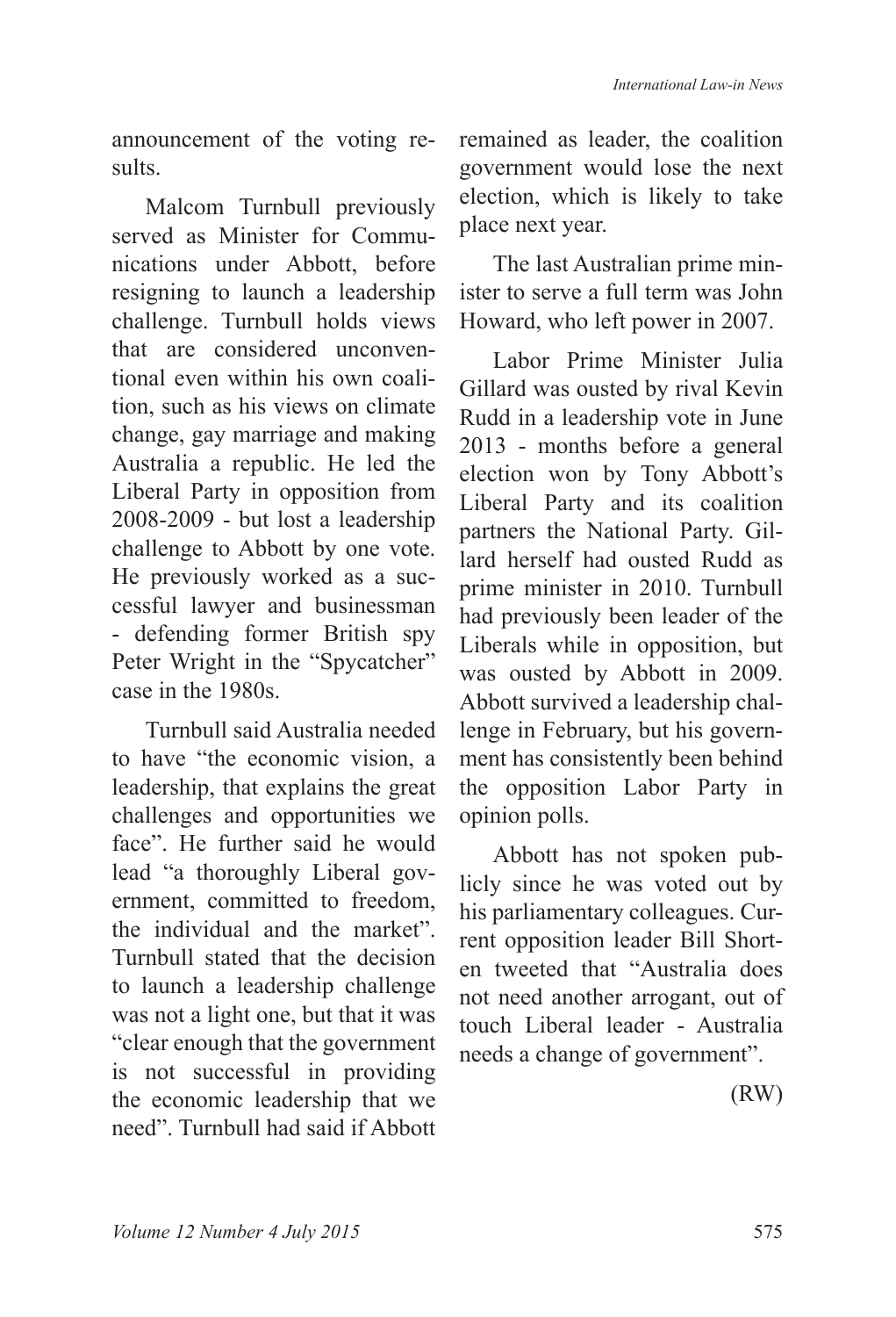# **Austria Imposes Border Controls over Influx of Refugees**

http://www.aljazeera.com/news/2015/09/hungary-declares-state-emergency-refugee-influx-150915081707010.html

Austria has imposed new restrictions at its borders as means to deal with thousands of immigration passing through it to reach Germany. In recent days, thousands of refugees have tried to migrate into Austria through Hungary. They are trying to get to the border before Hungary decide to close its border with Serbia. Hungary had declared a state of emergency earlier, and shut its border with Serbia leaving many desperate refugees stranded at the border. According to the police report, more than 10.000 people have been detained for illegally crossing the border from Serbia. Over 200,000 refugees have reached Hungary so far in 2015, nearly all by walking across the southern border with Serbia. On the last day before Hungary sealed off its Serbian border with a razor wire fence, a record  $15,700$  people arrived in eastern Austria via the border town of Nickelsdorf. Some  $2,500$  people spent the night in tents at the Austrian border, which had been set up by the country's army.

Hungarian Prime Minister

Viktor Orban has indicated that asylum requests from refugees trying to enter Hungary from Serbia will be rejected. The rationale is because Serbia is a safe country where refugees do not risk war or persecution. Orvan stated that the border will not be sealed hermetically. He stated that Hungary is simple enforcing the laws that is already in force. Hundreds of refugees between the border of Hungary and Serbia carried handwritten signs and shouted their plea to authorities to let them through the gate.

Meanwhile, Serbia was talking to the Hungarian government about the build-up of refugees on their frontier, a Serbian government minister said, adding Budapest would "have to open the border". UNHCR spokeswoman Melissa Fleming said that it is likely that thousands of refugees will simply divert their route now that Hungary has closed its border with Serbia. UNHCR is ready to move and assist different countries.

Fewer refugees crossed into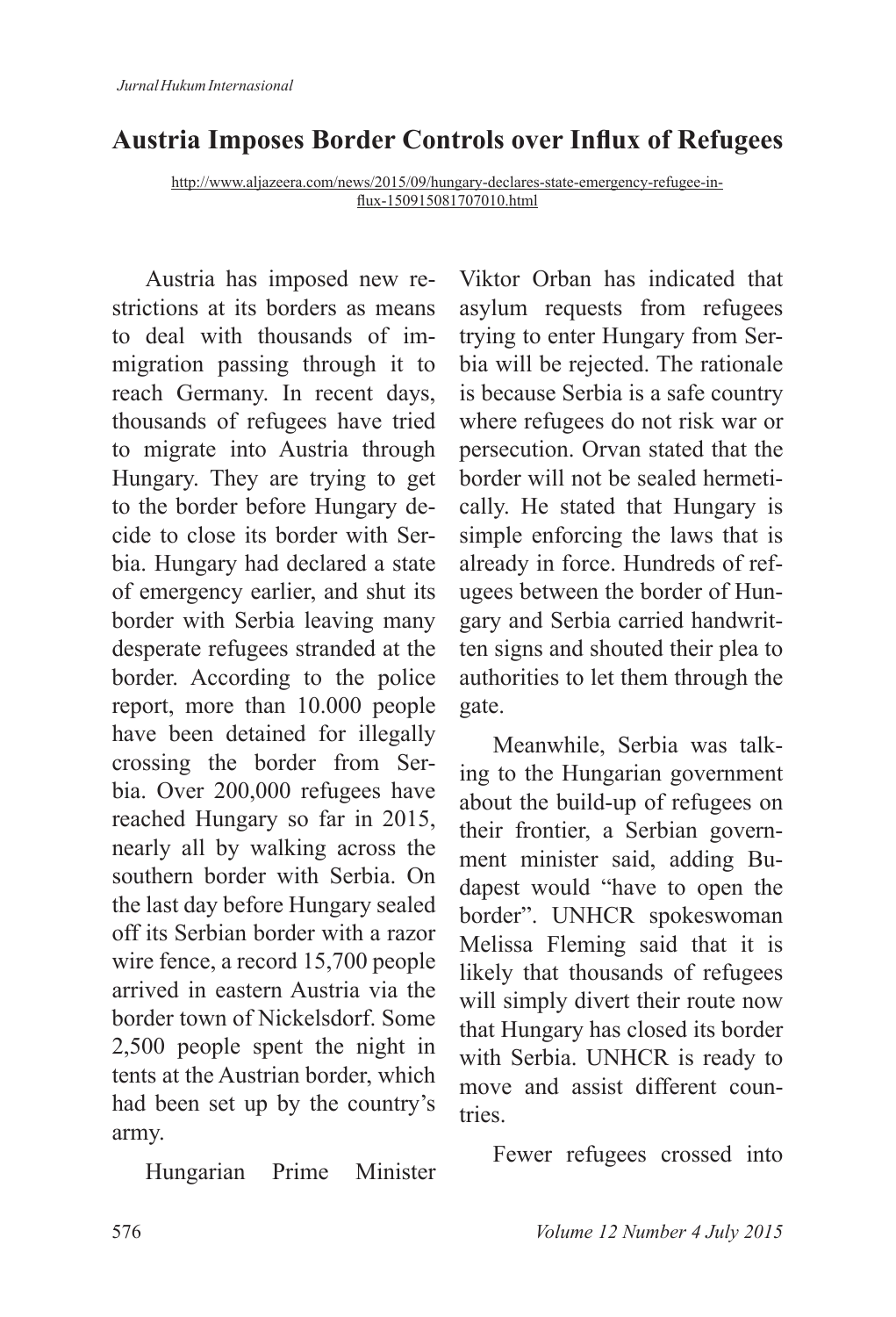Austria from Hungary after Budapest started to clamp down on the flow through the Balkan Peninsula to the richer countries of northern and Western Europe, Austrian police said. Hungarian police said

on Tuesday that two crossings on the border with Serbia have been closed to all traffic as stricter rules about the entry of migrants are applied.

(RW)'

## **The 5TH EU – Korea S&T Cooperation**

http://ec.europa.eu/research/iscp/index.cfm?pg=korea http://ec.europa.eu/research/iscp/pdf/policy/eu-korea\_istcc\_statement.pdf http://www.access4.eu/southkorea/626.php http://gridatasia.ercim.eu/images/seoul/pdf/Joo-HanKim.pdf

On 15 June 2015 European Union (EU) and Republic of Korea formed the 5th Science  $\&$ Technology (S&T) Cooperation committee, which was held in Seoul, South Korea. The meeting was chaired by EC Director-General, Robert-Jan Smits and Korean Vice-Minister, Sukjoon Lee. The S&T Cooperation agreement itself was concluded in the beginning of 1990s, which becomes the first contact between Korean and European researchers and the S&T authorities. Since the conclusion of the S&T cooperation agreement in 1992, both parties held five joint seminars on  $S&T$  until 2002. which resulted in the inclusion of a Framework Agreement on Trade and Cooperation.

Since the beginning of the EU and Korea Cooperation on S&T, numbers of Korean researchers were increasing in the European research, which covers various different types of major research areas of common interests. This is supported by the cooperation facilitation infrastructure. In 2006, EU-Korea S&T cooperation has much progress in 2006 which they have conclude several agreements on cooperations, such as:

- EU-Korea agreement on GAL-ILEO Project, concluded on 9 September 2006;
- EU-Korea agreement on ITER Project, concluded on 21 November 2006;
- EU-Korea cooperation agreement on S&T and Fusion En-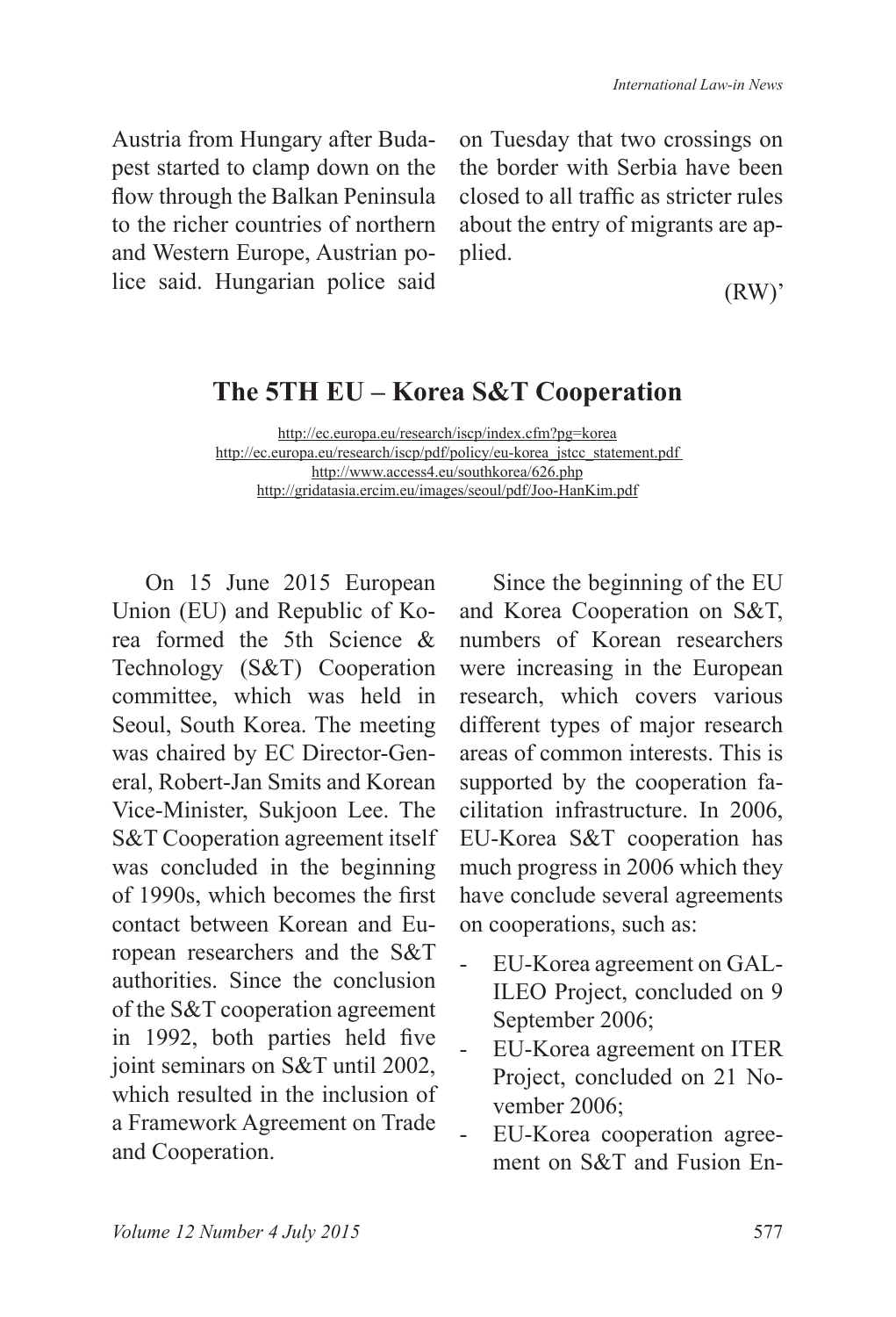ergy Research. Concluded on 21 November 2006:

- Miscellany cooperation agreement between Korea and CERN;
- Miscellany protocol on cooperation between Korea and Romania in the Field of Scientific:
- Miscellany Technological Development.

Other than agreement on cooperations, both parties had held large-scale events for promoting S&T cooperation, such as:

- Korean and French Science Weeks to celebrate 120th anniversary of diplomatic ties;
- Opening ceremony of the German government 's Research Marketing Korea Campaign;
- Deputy Prime Minister and Minister of MOST's visit to EU member countries (i.e. Germany, Sweden, Romania, Finland, France, EU Commission);
- Held Science and Technology Joint Committee Meetings with Germany, UK, Italy, and Switzerland; and
- Held Science and Technology Ministerial Meetings with Germany, Sweden, Romania and Finland.
- To intensify and strengthen S&T cooperation between EU and Korea, as well as to develop sustainable cooperation strategies, EU along with Korea have launched KORANET, KESTCAP, and KORRIDOR projects. However, out of three of the projects mentioned above, EU-Korea collaboration projects are only two of them, which are:
- 1. KORANET (Korean Scientific Cooperation Network with the European Research Area)
- 2. KESTCAP (Korea-EU Science and Technology Cooperation Advanced Programme)

Other than the abovementioned projects, EU has also included Korean researchers into the EU programmes such as the EU-REKA Multilateral International Collaborative R&D Programme.

At the 5th EU-Korea S&T cooperation meetings, which was held early in the year 2015, both parties had emphasized the importance in continuing and improving the framework conditions for EU and Korean scientists and researchers to work together. During the meeting, the Ministry of ICT and Future Planning of Korea and the Directorate General for Research and Innovation of the Eu-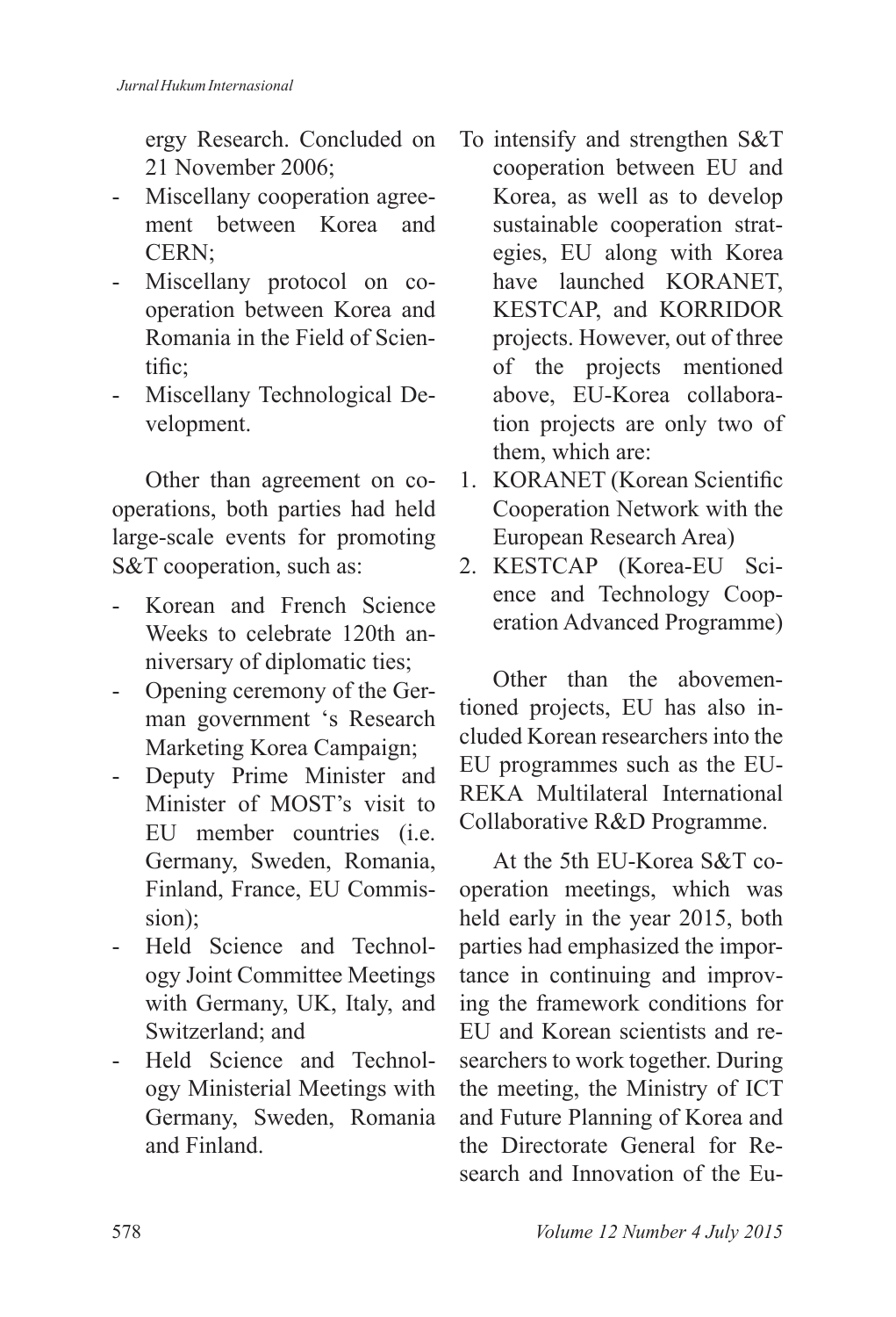ropean Commission had further testimony of the breadth and dynamism of the EU-Korea partnership. The meeting also concluded some agreed statements from both parties as to the planning of future activities in relation with S&T cooperation of EU and Korea, which stated that they would improve the framework conditions (1) by agreeing on early exchange of the maximum possible level of maximum programme information to enable provision of matching fund and to allow monitoring of cooperation intensity; deepening, scaling up and opening cooperation in selected thematic areas of mutual benefit  $(2)$  include the topics of 5G joint-call communication networks, internet and other facility for mobile cloud services. Both parties had also agreed to engage in similar activities of technology and processes for post and/or pre-combustion of carbon dioxide  $(CO2)$ , and other cooperation on technologies in the area of health and bio-medical; promoting researchers' mobility (3), this has been done since EU-Korea summit in 2013 with 2 past calls launched

and many researchers exchange; and emphasizing bottom-up type cooperation (4), bottom-up type cooperation is driven by more voluntary participation of private and public actors, which both parties have agreed to expand support for. Whereas, the opposite understanding of bottom-up type is the top-down type cooperation driven by government-to-government agreements.

Science and technology becomes more important for each day in human life. The sophistication of technology in today's era helps young generation to release their curiosity about life by having a direct access to the internet. It also helps experts, such as doctors or scientists in helping its patients with any health problems. Such cooperation should be done more often around the world to enhance the people's knowledge and to practice the creativity of the people. Science and technology has a role in making people's life better and easier.

#### (DMH)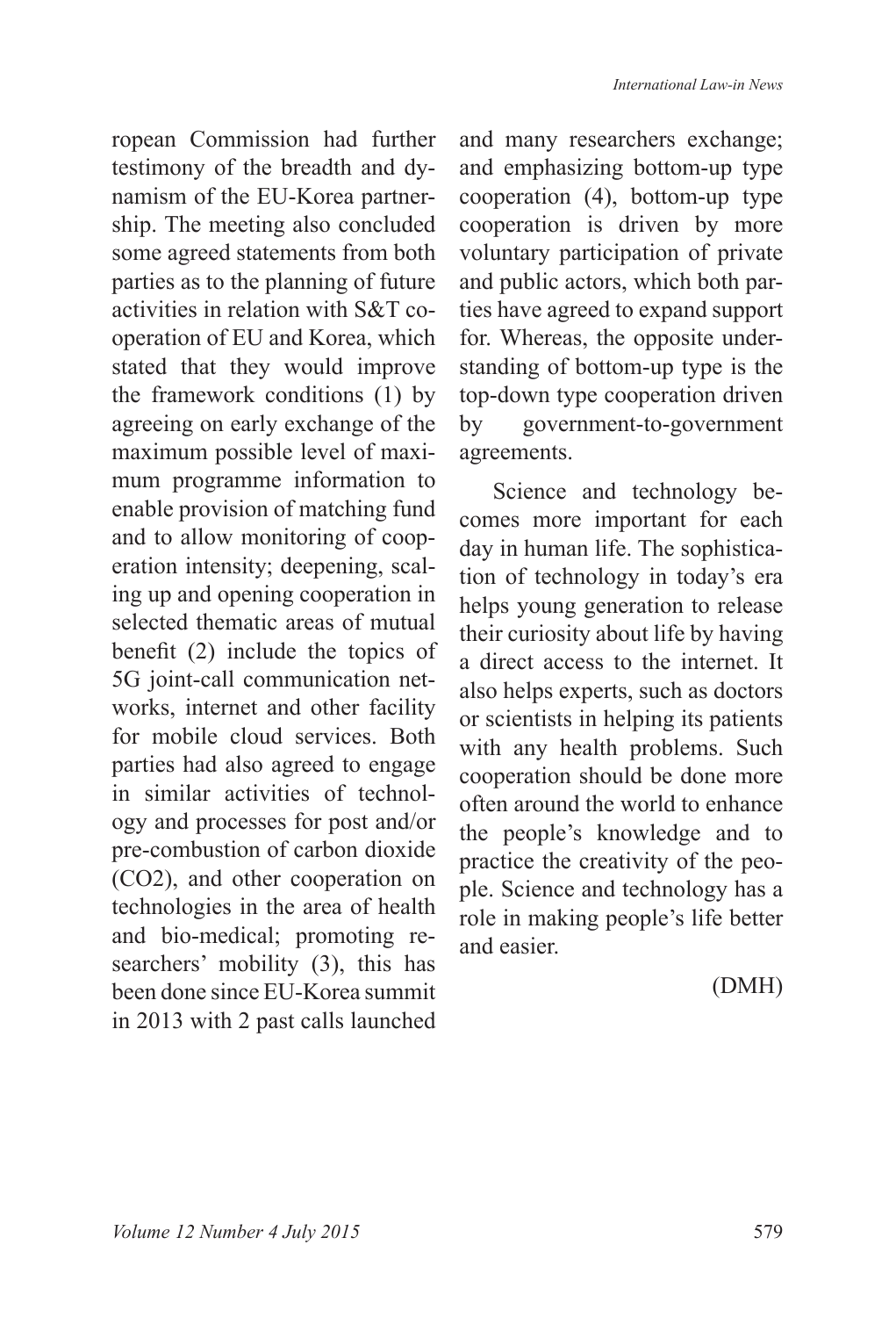## **Trans-Pacific Partnership to Southeast Asia**

http://thediplomat.com/2015/07/what-the-trans-pacific-partnership-means-for-southeast-asia/ http://www.japantimes.co.jp/news/2015/09/05/business/japan-u-s-agree-work-toward-early-conclusiontpp-trade-pact/#.VfuLL2Sqqko

It has been more than 5 years ago that Trans Pacific Partnership (TPP) was launched to negotiations by the Pacific Rim countries, including the United States, Canada, Australia, New Zealand, Japan, Mexico, Peru, Chile, Singapore, Malaysia, Vietnam, and Brunei. TPP is a 21st century trade agreement, which include all of the 12 Pacific Rim countries in reaching a free trade deal. The agreement was established to seek lower trade tariffs, set a common framework of intellectual property rights, set a standard of labor law and environmental law, as well as to create an investor-state dispute settlement. The aim of the agreement is to enhance trade and investment between the countries, to develop the economic growth, and to support in maintaining jobs.

The TPP has succeed in one of the toughest congress of the US, the House and Senate agreed to grant President Barack Obama Trade Promotion Authority in order to be able to negotiate and make trade deals with foreign countries rapidly. However, several group of people are opposed to such idea. This is because, the possibility of failing in such trade agreement with Asia, would let China to set global norms and its Commercial Trade Policy to a low bar standards of environmental both globally and nationally, neglect labor rights, and intellectual property rights.

Even so, a range of issues arises when considering the Southeast Asia countries in joining TPP, which will have major affect and reform the currency manipulation and regulation on their stateowned enterprises. Singapore as one of Asian "tigers" has a rapid in economic growth in the last half century resulted from the policies and high tariffs reducing foreign competition. Along with Singapore, Vietnam and Malaysia are also known as world's highest tariffs and non-tariffs barriers against foreign businesses, thus a question raised on why these countries